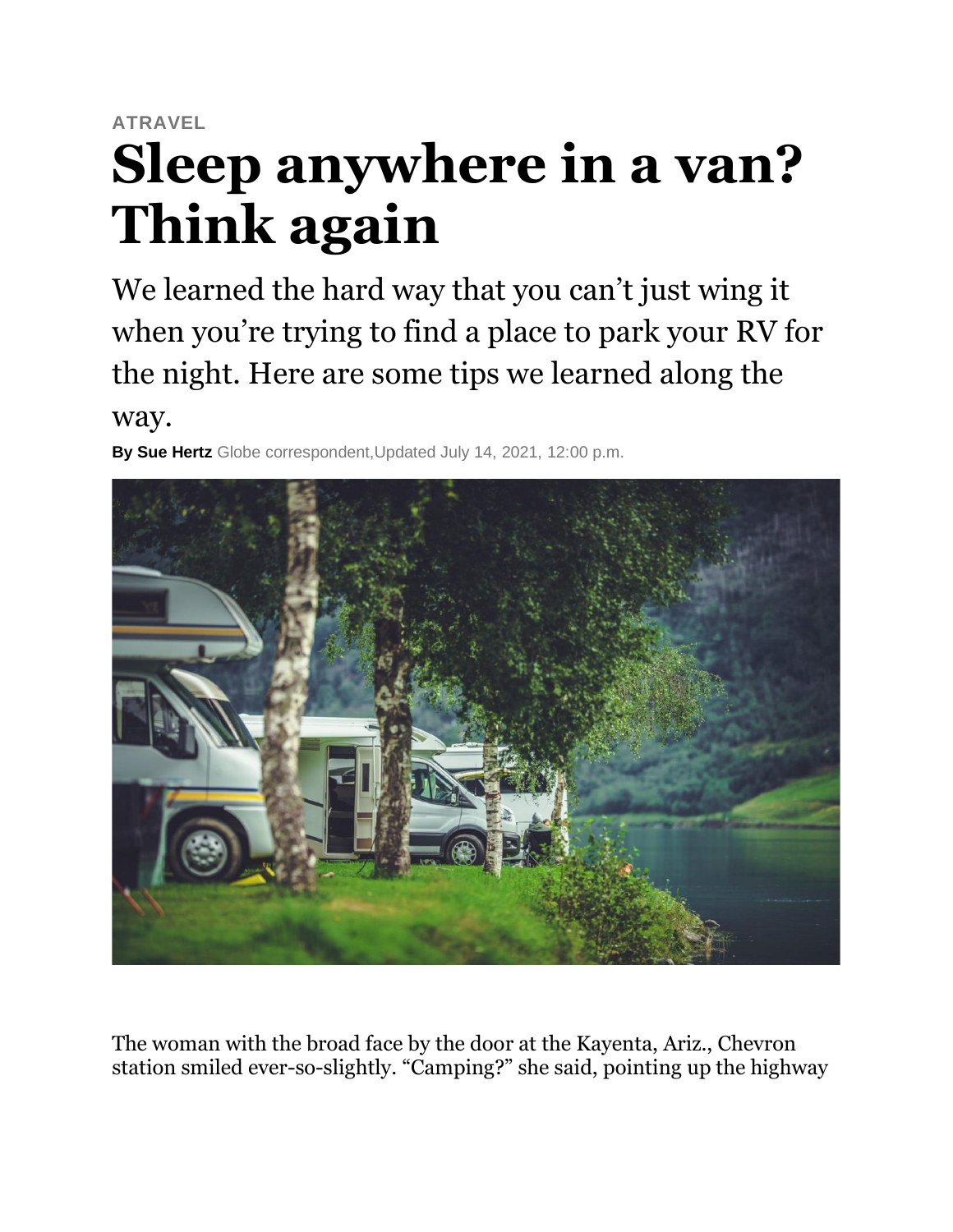from where we had just driven in our rented camper van. "Utah. Or maybe the Grand Canyon."

What she didn't say was: "Idiot. There is no camping on tribal lands." And tribal lands — Navajo and Hopi country — is where we'd travel for the next few hours into darkness.

Instagram paints #vanlife camping in a romantic hue. Wake up by a mountain stream, a California beach, a field of wildflowers. Vanlifers rave about the freedom of pulling over anywhere. What they neglect to add is that finding those glorious, and even not-so-glorious, spots requires research, the right apps, and people. Hard copy maps are also a plus.

Had I done a little legwork, I would have known that we would not find a welcome mat between Monument Valley and the Grand Canyon, our destination for the next day. I would have known that as I punched my camping apps while the Chevron woman watched, that the site I chose may have been 30 minutes from the Grand Canyon, but it was also on the other side of the Delaware-size natural wonder. Four hours away. We were less than a week into our monthlong #vanlife tour of the West, and this was our first stab at camping without a reservation. Parked in the Chevron lot, we wondered how anyone found campsites off the grid.

But they do, and now after a safe return and many happy nights camped in the wild, we have some suggestions for the 56 million North Americans who, according to the RV Industry Association, plan to vacation this summer in everything from teardrop trailers to bus-size motorhomes to Ford vans that they own, rent, or borrow. To be sure, many, especially first-timers, will feel more secure with reservations at official campgrounds, such as KOA. Official campgrounds, after all, provide amenities, ranging from toilets and showers to dog parks, playgrounds, swimming pools, and laundromats. Some will have dumping stations for rigs to fill the fresh water and deplete the gray (sink/shower) and black (toilet) water tanks.

But as legions of families, couples, and solo adventurers break out of their COVID bubbles in the next four months, available designated campsites may prove elusive. And that's where boondocking, or dispersed camping, or whatever you want to call free camping comes in. In some cases, the most luxury you'll find is a vault toilet, but most often you'll perch on land with nothing but the wind. You are expected to pack in and out all of your stuff, to leave no trace — no beer cans, no toilet paper, no food scraps. You are expected to bury all human and pet waste six inches deep and 200 feet away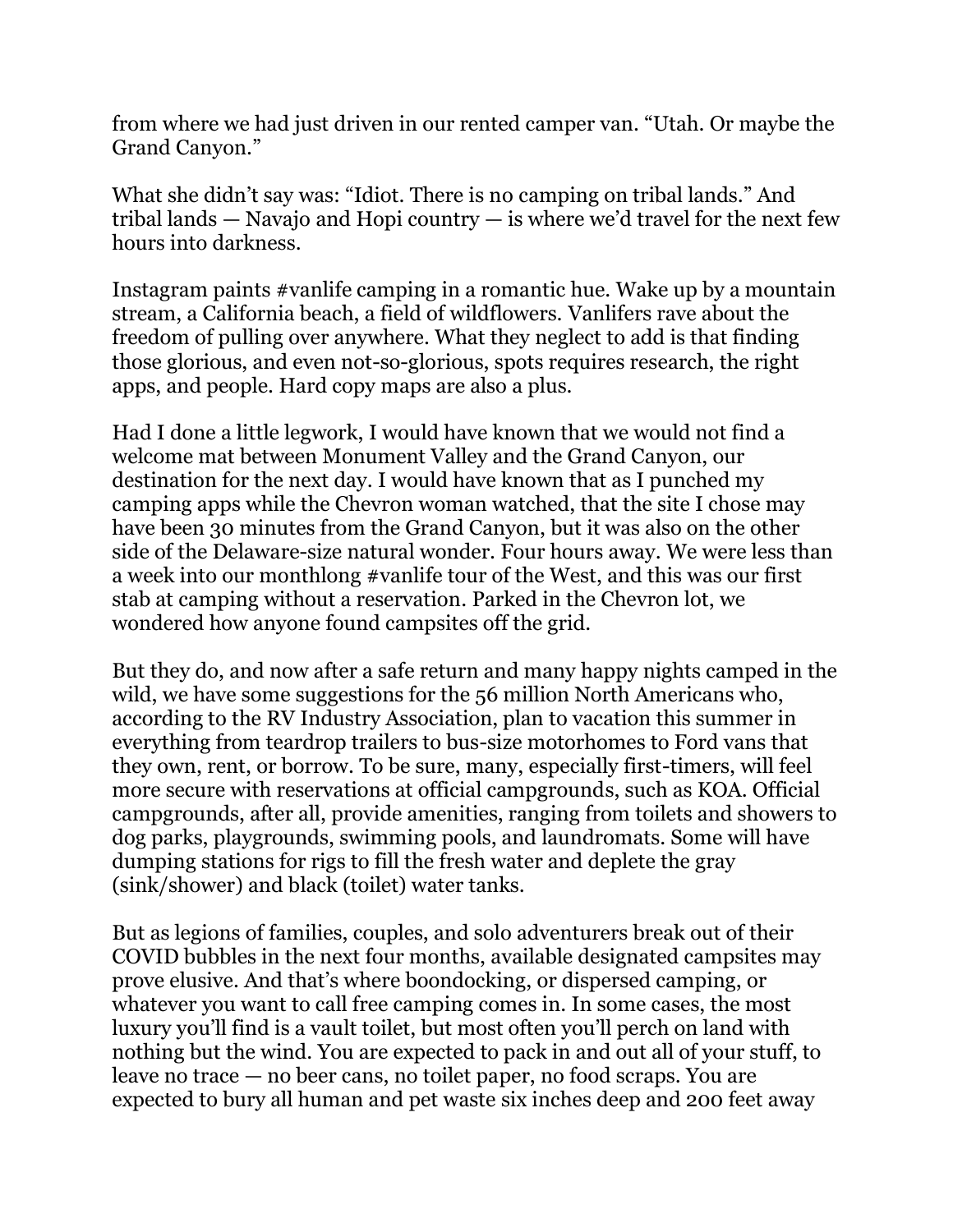from any water source, and to extinguish all fires. Without a staff to protect and maintain these wilderness sites, campers are responsible. A small price to pay for a night by a stream with only Redwoods for company.



#### **Where to camp for free, or perhaps a small fee**

**Public lands.** When we talk about dispersed camping on public lands, we do not mean national parks. If a national park allows backcountry camping and many do not  $-$  it is tent only. The public lands most hospitable to parking your rig overnight are woods and fields operated by the US Forest Service and Bureau of Land Management. The difference between the two organizations is a little confusing since many of the kinds of land they oversee overlap, but suffice to say both are under federal jurisdiction and are supported by your tax dollars. Although there are scattered sites around the Midwest and East Coast, most USFS and BLM land hospitable to overnight free camping are in the West. USFS or BLM camping is often found on secondary roads, and include remote sites in the woods or on a field, or perhaps by the side of the road. There are no amenities. No picnic tables. No fire pits. No toilets. A 14-day stay is usually the maximum allowed. Our favorite stay was a wooded site deep in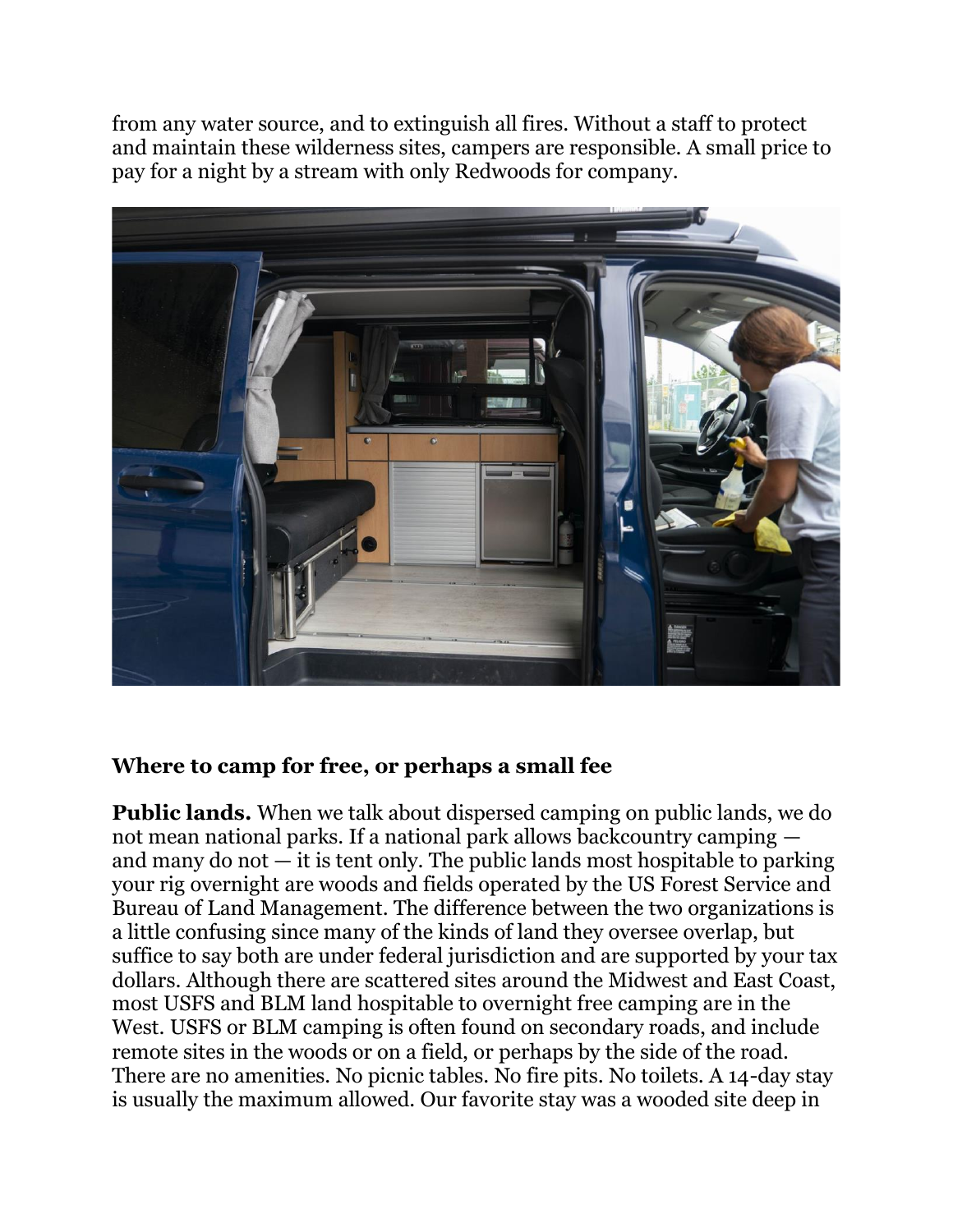the Sequoia National Forest that we found by driving on a rural road in search of the Trail of 100 Giants, a grove of the massive trees.

**Parking lots.** Walmart. Bass Pro Shop. Cabela's. All are reputed to be friendly to RV and van overnight camping. But not all parking lots are created equal, and some stores do not want your rig on their property after hours. Best to call ahead. In our case, the Bass Pro manager said that overnight camping was once welcome on her central California asphalt, but then Bass Pro sold the parking lot to the neighboring movie theatre. Still, she said, she sees plenty of Jaycos and Sprinter vans setting up for the night. "So I should ask for forgiveness rather than permission?" I asked. She laughed. "I'm not saying yes," she said. "But I'm not saying no." Despite a flock of quacking geese in the mall's pond, our night in the Bass Pro lot was uneventful, if bright from overhead lights. Security drove by at 1 a.m. but didn't stop. We drove off just as the morning crew arrived to pick up outside litter.

**Neighborhoods.** Like parking lots, not all neighborhoods embrace camper vans and Winnebagos lining their sidewalks. Yet floating between residential streets is a common strategy among vanlifers. The key is to find neighborhoods in which a large vehicle with out-of-state plates will not attract attention and to not overstay your welcome. We spent one night on a side street in Manhattan Beach, Calif., behind Son #2′s apartment. A little uncomfortable — we were on a slight incline — but neighbors didn't complain or call the police. We were lucky. Anyone who has pulled up into an empty public spot fears The Knock. Two women we met in Wyoming had successfully boondocked in their Travato in Key West, until they didn't. On their second night in a marina, the police rapped on their door, and told them to move on. One night was fine, but no lingerers.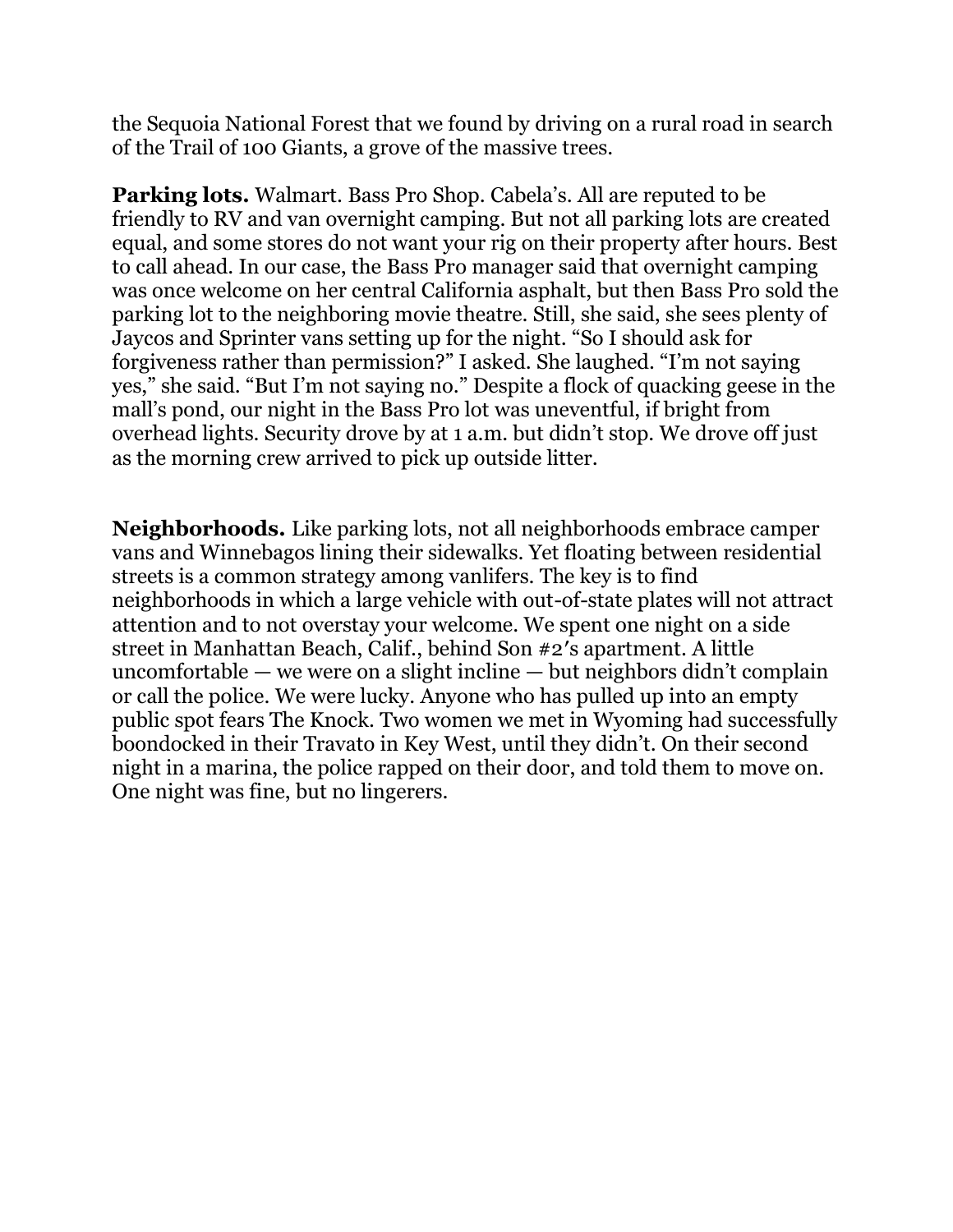

**Harvest Hosts:** Technically, by joining [Harvest Hosts](https://harvesthosts.com/) for the annual fee of \$99, you can book a free dry camping (no amenities, including water or toilets) at any of the 2005 host farms, wineries, or breweries. To be fair to these businesses, and thank them for providing shelter, you are expected to purchase something that they sell. We had looked forward to camping at a winery or farm on our tour of the West, but didn't connect to any, partially because often there weren't options on our routes, and mostly because if there were, we were too spontaneous to book ahead. Of the many campers we met who had stayed with a Harvest Host, the reviews were positive. The sites are often not scenic  $-$  just the parking lot  $-$  but you can sleep without fear of The Knock — and you can depart with some nice bottles of Sauvignon Blanc.

### **How to find these sites:**

**Apps.** No shortage of digital help tucked into your phone.

General camping apps, such as [The Dyrt](https://thedyrt.com/) , [Freecampsites,](https://freecampsites.net/how-to-find-more-sites/) or [Campendium,](https://www.campendium.com/) are great for identifying all kinds of potential campsites — public, private, designated, or dispersed, fee or free — across the country.

Other apps are more specific. The [USFS & BLM Campgrounds](https://apps.apple.com/us/app/usfs-blm-campgrounds/id654806302) app, for instance, focuses on camping options under the jurisdiction of the two organizations. [Freeroam](https://freeroam.app/?gclid=CjwKCAjwn6GGBhADEiwAruUcKjRP2341orqpKYIaKWXCjmIkXIQvVdSSHM0Zp9kEIxx-EMMMii0gDRoCmZAQAvD_BwE) focuses on only BLM sites.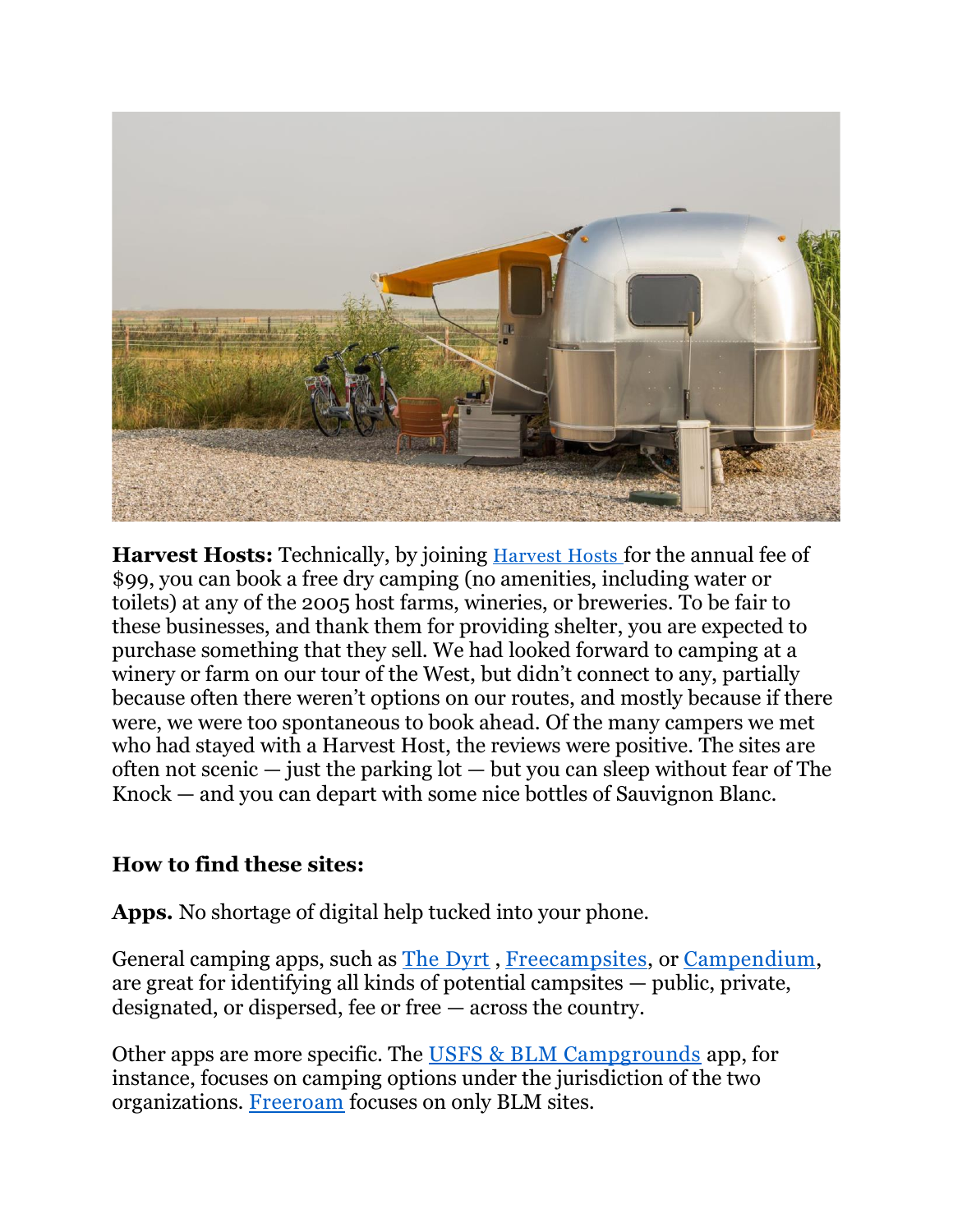[Harvest Hosts](https://harvesthosts.com/) app shows all of its hosts and allows you to book (and cancel). [Recreation.gov](https://www.recreation.gov/) lists all of the country's federal campgrounds, many of which are in national monuments and forests. Most require a nominal fee, but fees are oh-so reasonable, especially if you have any kind of national park pass.

[HipCamp](https://www.hipcamp.com/en-US) is another app that doesn't focus on free camping, but inexpensive options. Like Airbnb, it connects property owners willing to share their turf with campers. HipCamp options range from one site with no amenities on a ranch to 20 spots with water, perhaps even a vault toilet, on farmland. And you must book ahead, even if it is last minute. We enjoyed our HipCamp site just outside of Blanding, Utah, on a field with room for nine other campers, on a quiet road that led to a natural bridge and a pueblo.

## **Maps**

On our second-to-last day of #vanlife, a USFS ranger in Jackson Hole, Wyo., gave me a hard copy map of all the public land in Wyoming and what was allowed in each, from hiking to fishing to camping. Had we acquired such a map — which can be found at ranger's stations, information centers, even gas stations — for each state visited, our search for free or inexpensive shelter would have been so much easier. Thanks to the Wyoming map, we spent our last night on the road in a blissfully peaceful spot on the Platte River, surrounded by canyons.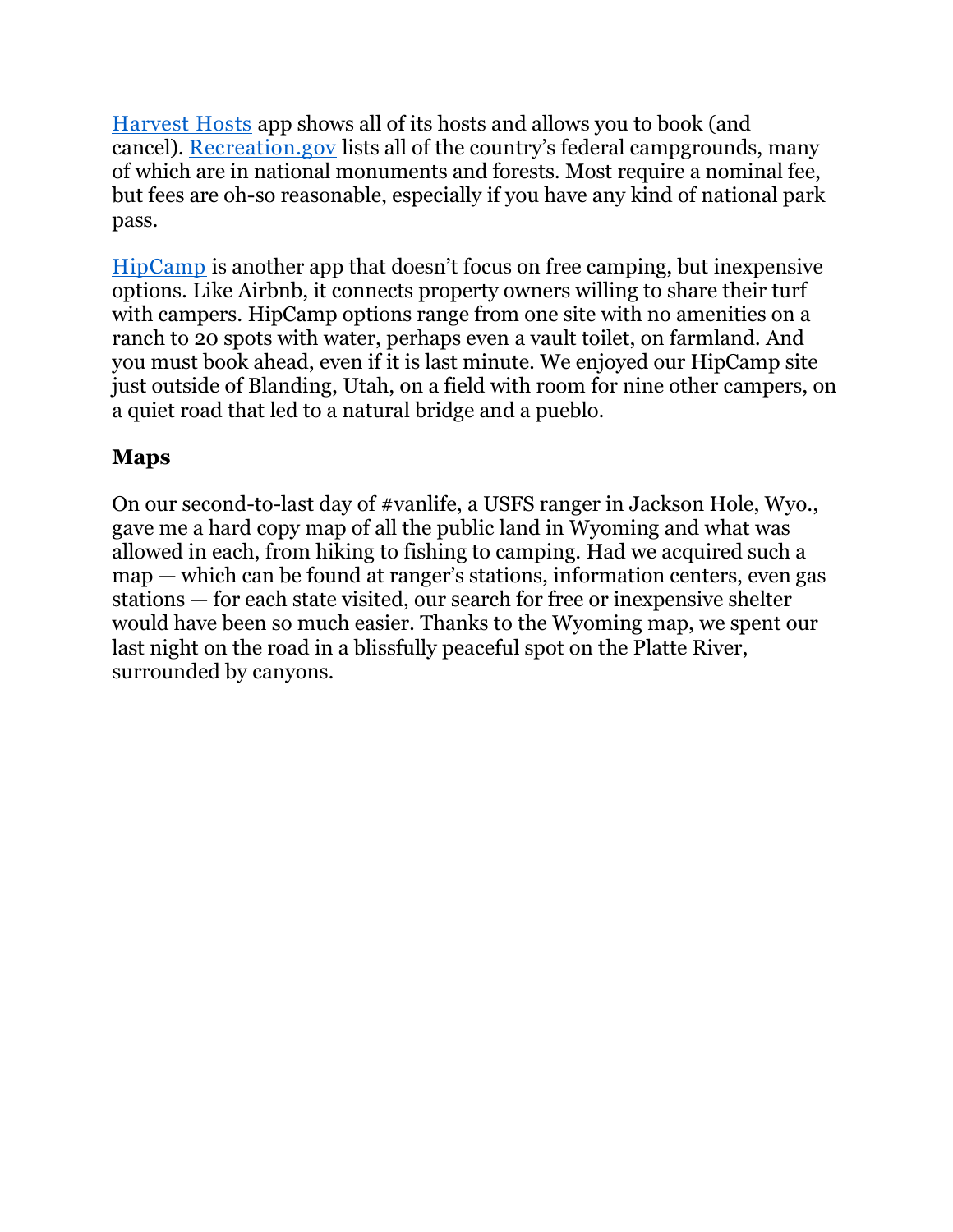

### **People**

Park rangers are your friends. They can tell you where to camp, and how long you can camp. Visitor information greeters are gold. In hopping Sedona, Ariz., home to boutiques and bars and patio restaurants, the woman behind the desk at the visitor info storefront didn't hesitate to direct us out of the congested downtown south on Route 89A to the 525, a National Forest fire road. Surrounded by acres of cactus and yucca plants, we snagged a site for the night, the silence interrupted only by the occasional rumble of a Subaru or pop-up camper seeking a spot to call home.

Fellow campers, too, are key sources. In Denver, our #vanlife starting point, Son #1 shared a pin drop on a Google map of a national forest outside of the Grand Canyon with free camping. We didn't think much about it, until we were en route to the national wonder at 5 p.m. with hours to go before we would arrive at the campsite I had booked in the Chevron station parking lot. "Look!" I said to my husband, Bill, who was driving and didn't want to look at the map on my phone. "Luke's camping spot is only 15 minutes away."